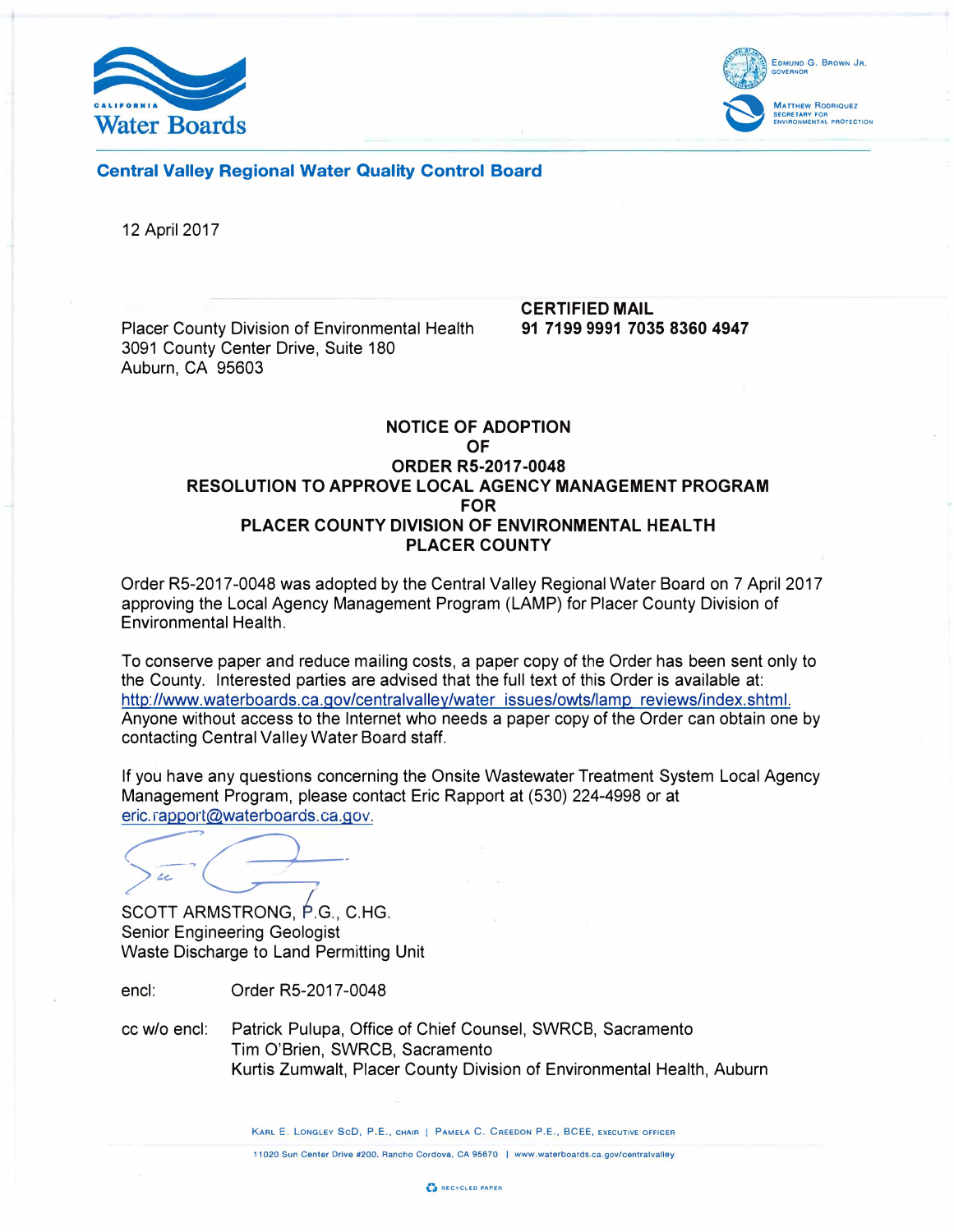# CALIFORNIA REGIONAL WATER QUALITY CONTROL BOARD CENTRAL VALLEY REGION

#### **RESOLUTION R5-2017-0048**

## APPROVING THE LOCAL AGENCY MANAGEMENT PROGRAM FOR. PLACER COUNTY DIVISION OF ENVIRONMENTAL HEALTH

WHEREAS, on 19 June 2012, the State Water Resources Control Board (hereafter State Board) adopted Resolution No. 2012-0032, which in part approves the Water Quality Control Policy for Siting, Design, Operation, and Maintenance of Onsite Wastewater Treatment Systems (hereafter the OWTS Policy); and

WHEREAS, the OWTS Policy allows Local Agencies to propose Local Agency Management Programs (hereafter LAMPs) for California Regional Water Quality Control Board, Central Valley Region (hereafter Central Valley Water Board) approval, as conditional waivers of Waste Discharge Requirements; and

WHEREAS, the OWTS Policy requires Central Valley Water Board staff (hereafter staff) to solicit comments from the State Water Resources Control Board Division of Drinking Water (hereafter DDW) regarding a LAMP's proposed setbacks and notifications to water purveyors; and

WHEREAS, on 10 May 2016 the Placer County Division of Environmental Health (hereafter PCDEH) submitted an informal draft LAMP, along with a preliminary completeness checklist (hereafter checklist) per staff's request; and

WHEREAS on 13 September 2016 DDW concurred with the proposed setbacks and notifications contingent upon an appropriate workshop by 13 May 2018 to define public agency responsibilities and procedures for OWTS Policy implementation; and

WHEREAS, on 17 October 2016 staff and PCDEH completed discussion on the draft and checklist; and

WHEREAS, on 2 November 2016, staff requested comments from the Lahontan Regional Water Quality Control Board (hereafter Region 6); and on 3 January 2017 Region 6 provided comments that require no changes to the LAMP; and

WHEREAS, on 24 January 2017, the Central Valley Water Board notified PCDEH and interested parties of its intent to approve the LAMP, and provided them with an opportunity for public hearing, and an opportunity to submit comments and recommendations, both on the draft LAMP and checklist; and